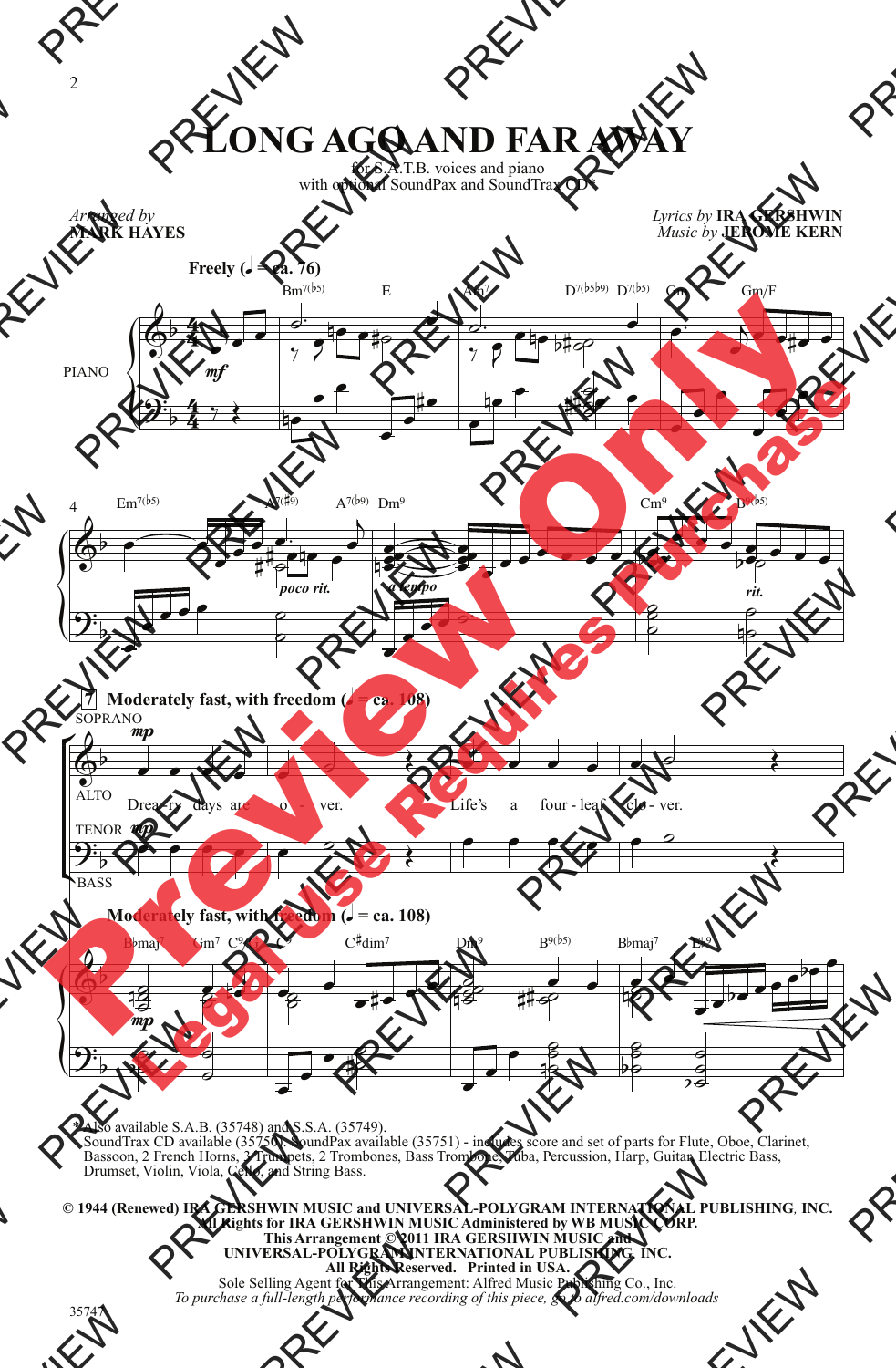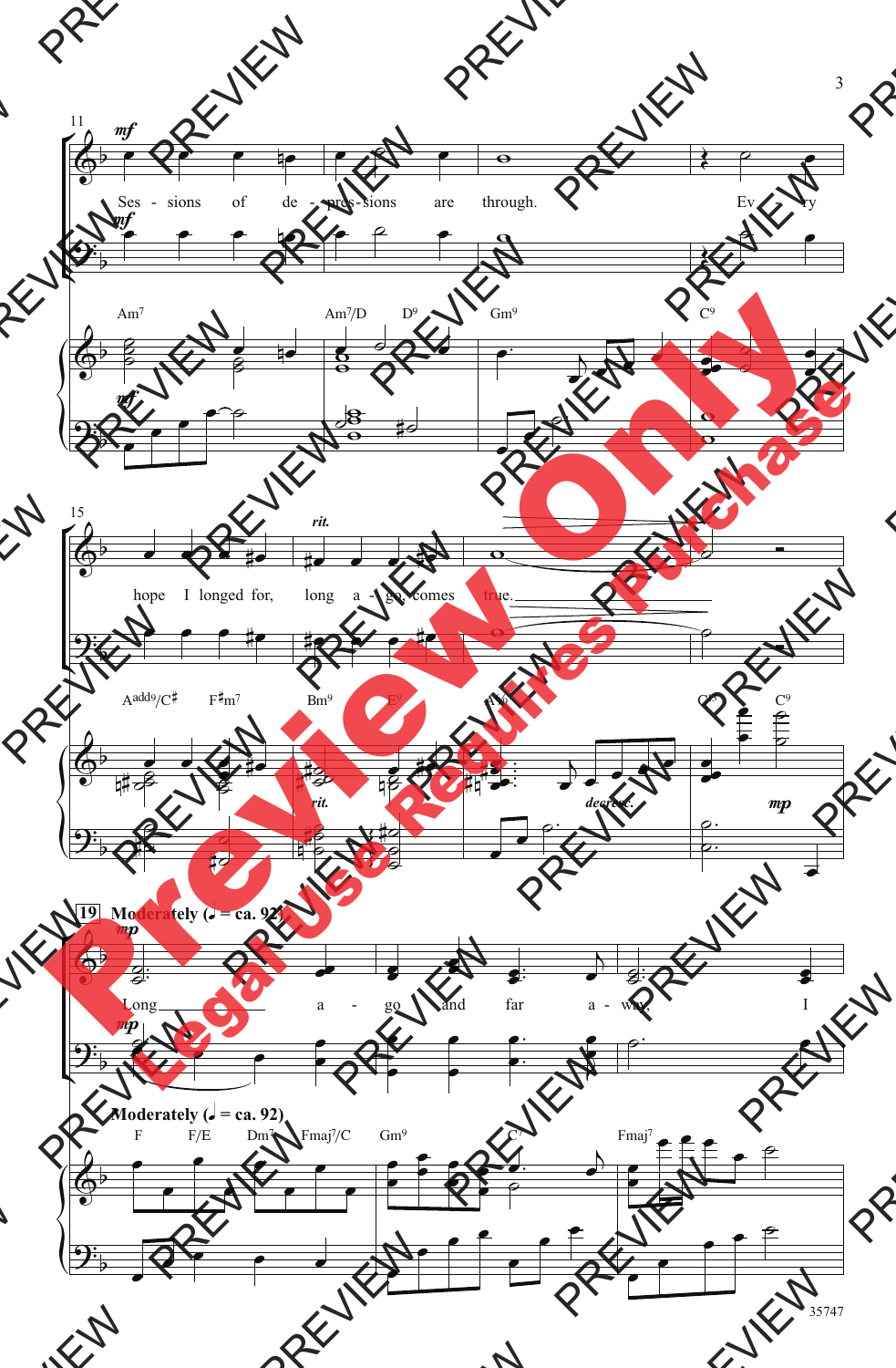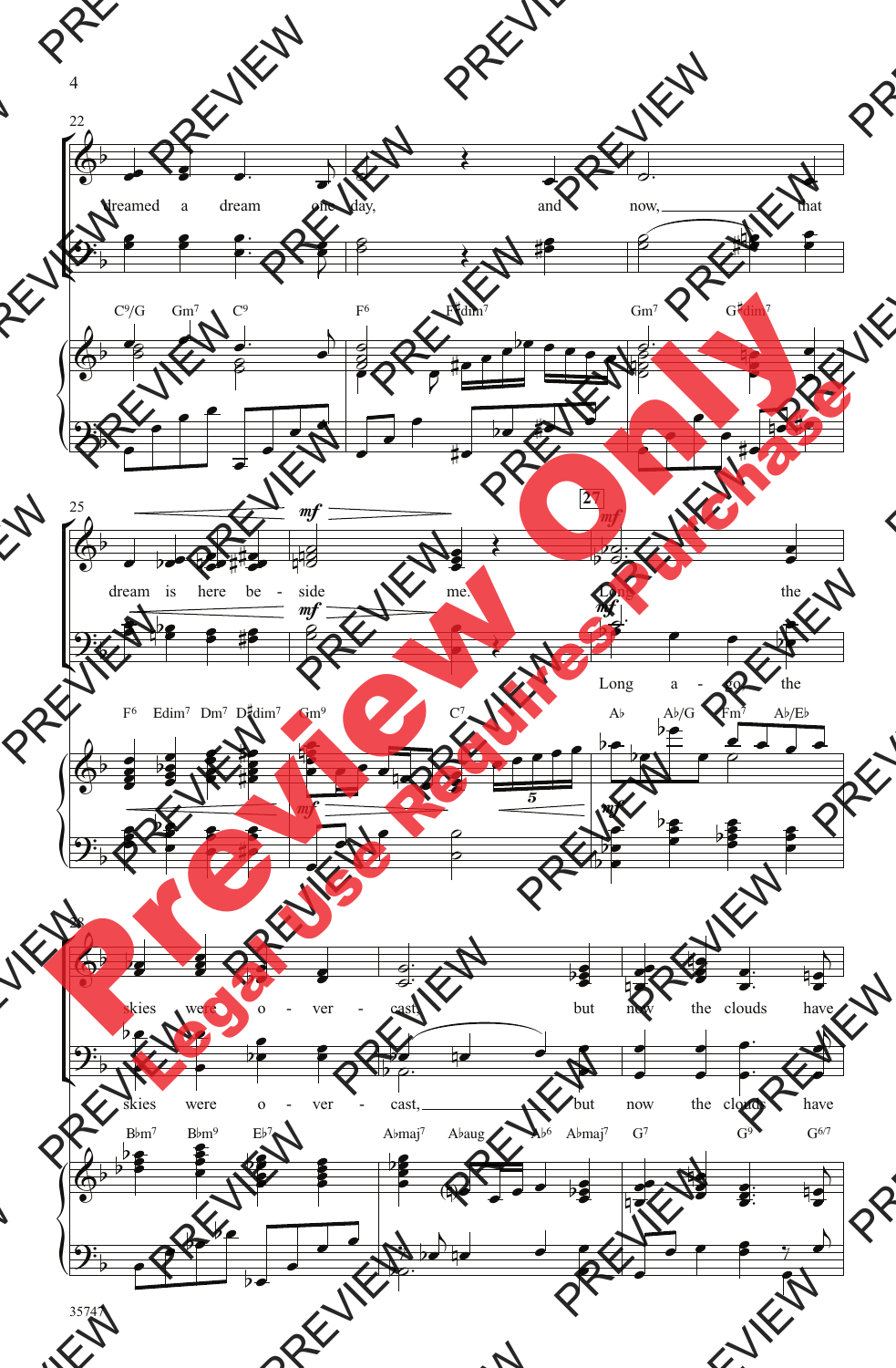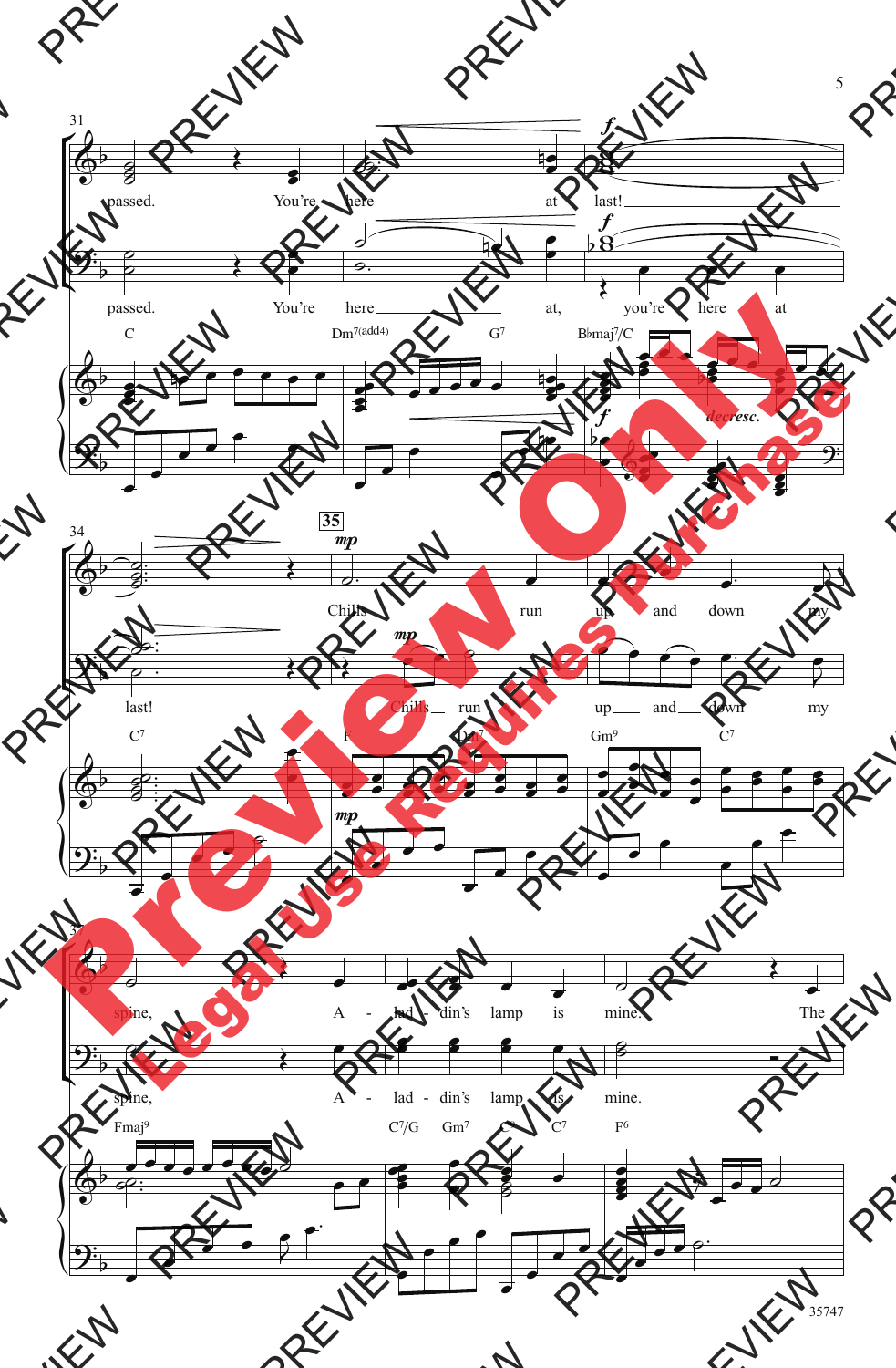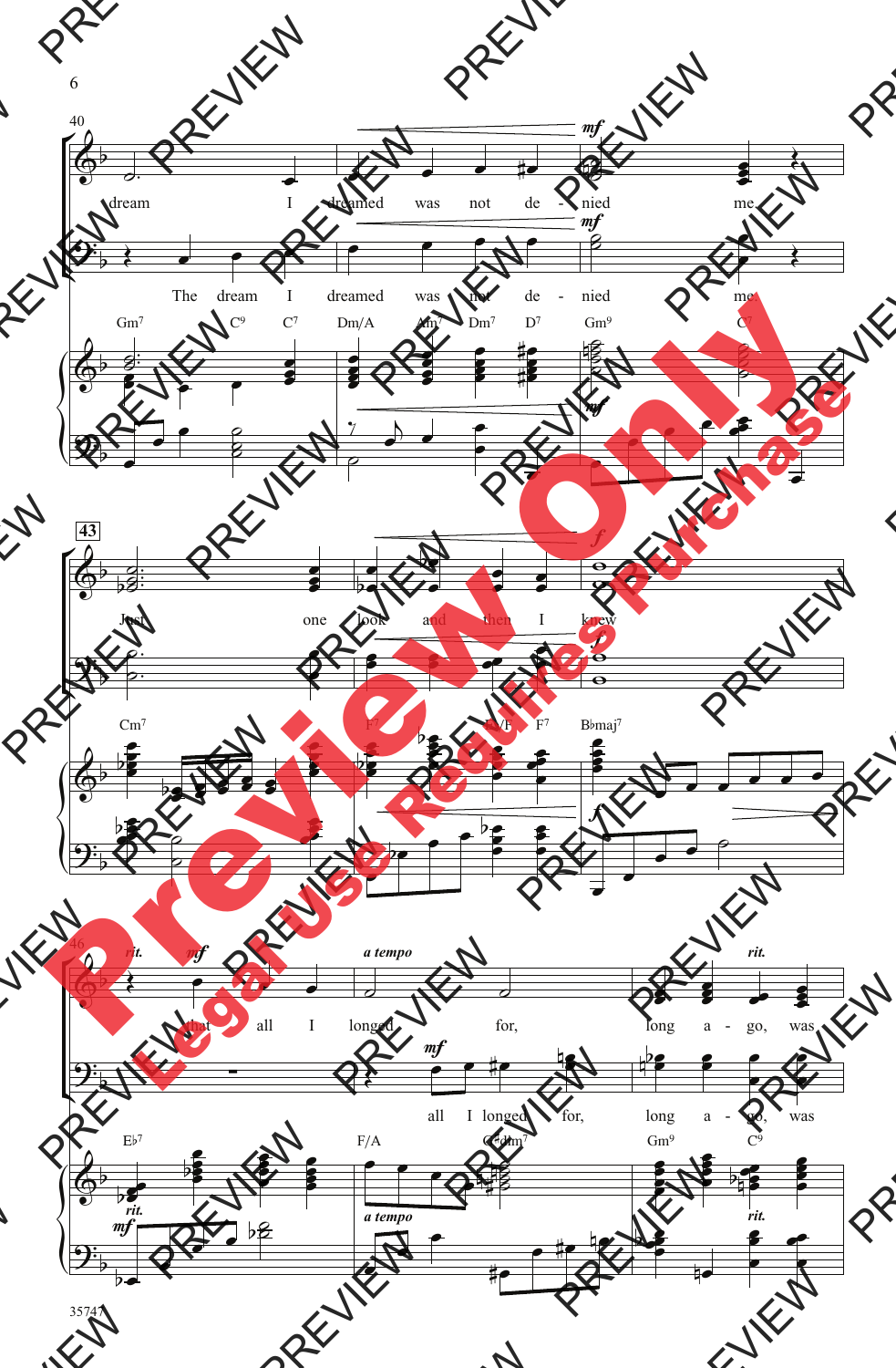

<sup>7</sup>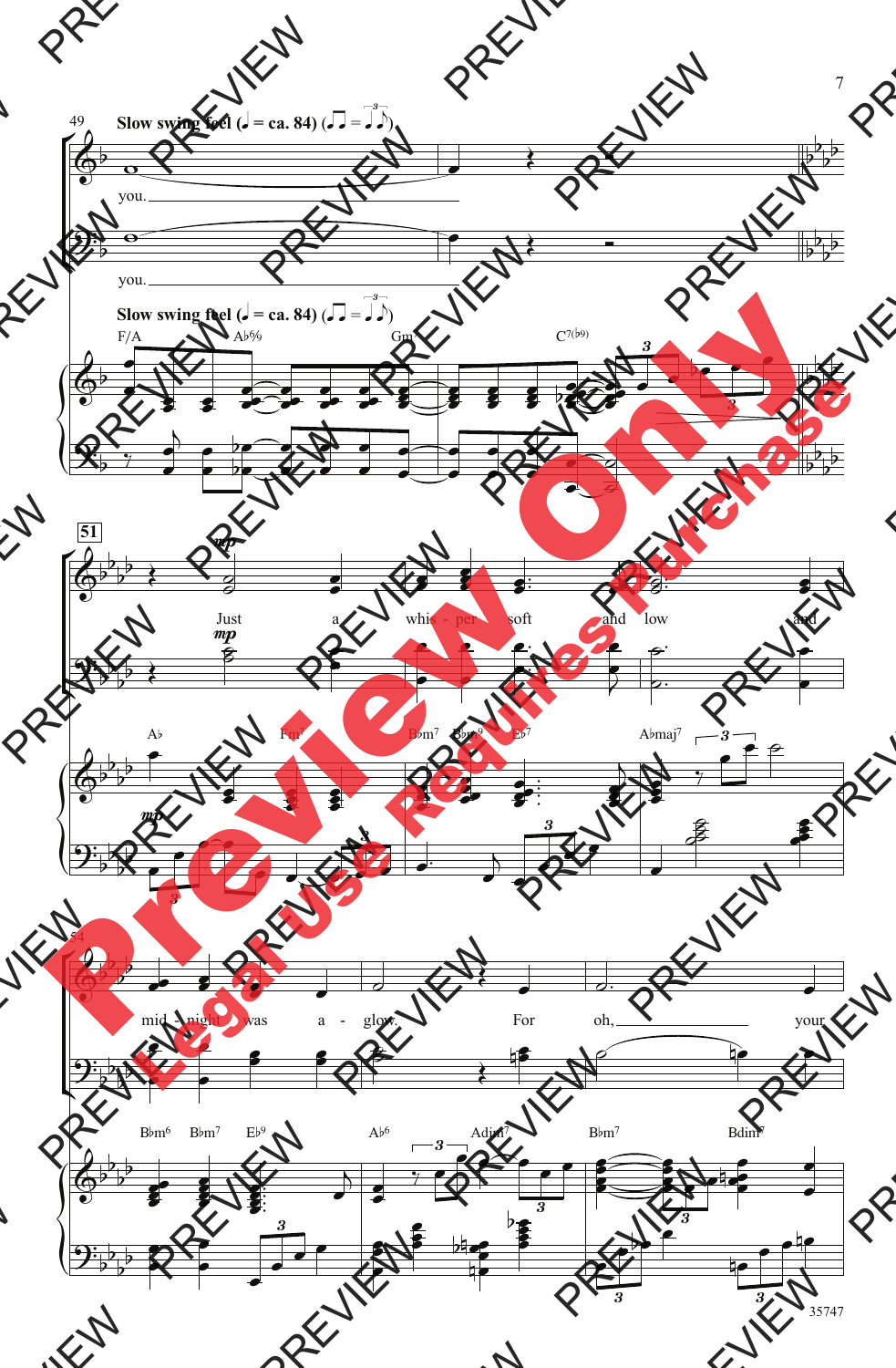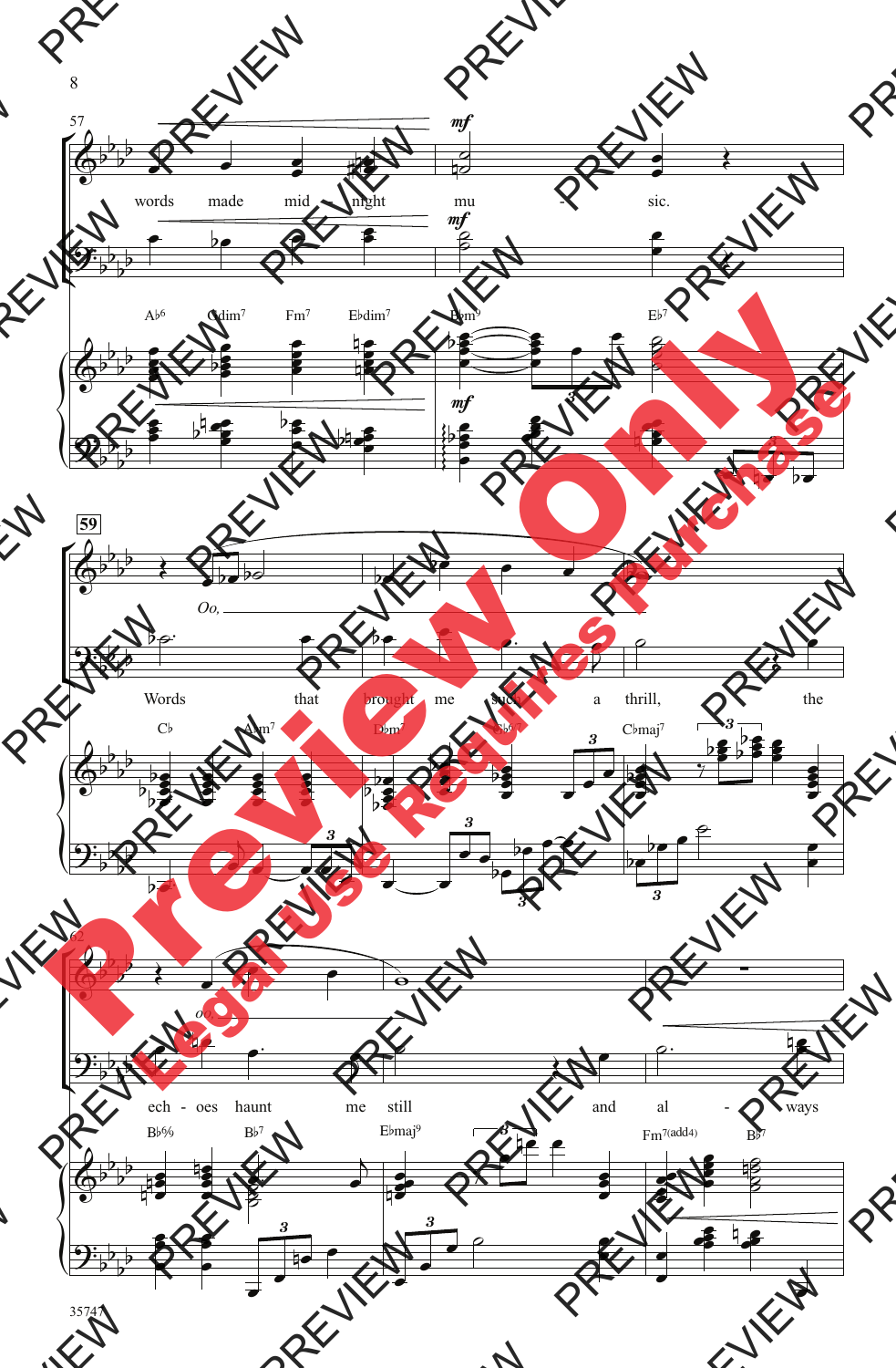

<sup>9</sup>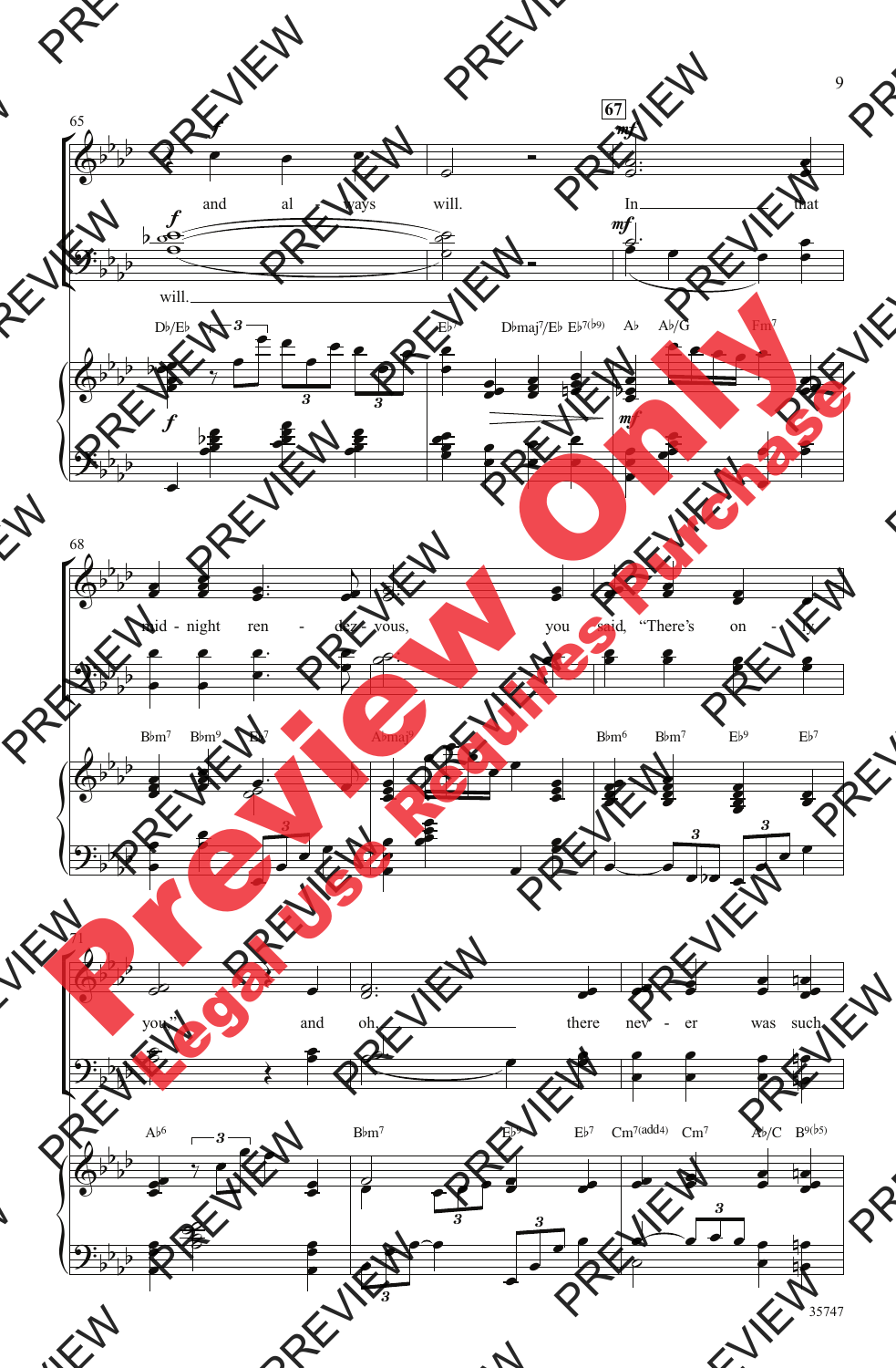